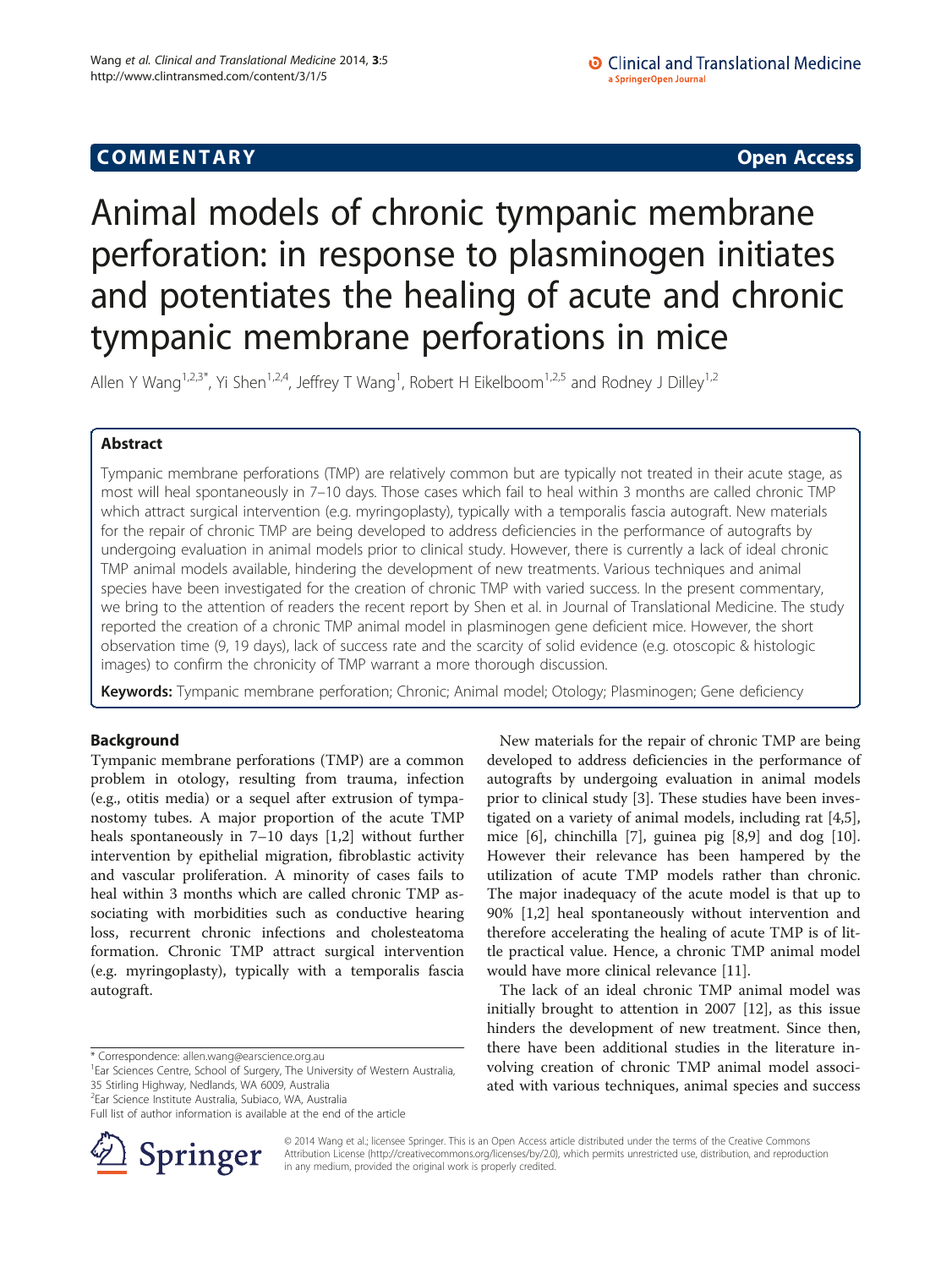rates. However, whether these existing methods do in fact create a 'true' chronic TMP is still controversial.

#### **Commentary**

We read with great interest the recent research article by Shen et al. [\[13](#page-2-0)] investigating the efficacy of injections of plasminogen (plg) on the healing of both acute and chronic tympanic membrane perforations (TMP) in mice with plg gene deficiency ( $p\vert g^{-/-}\rangle$ ). This intervention significantly improved healing rates of chronic TMP in  $p\vert g^{-/-}$  mice and indicates an important role of plasminogen in TMP healing.

We would like to draw attention to the labeling of this model as a chronic perforation by Shen et al. [\[13](#page-2-0)], and the indicated potential for translating plasminogen injection treatment to clinical use. The tympanic membranes were perforated on day 0, left untreated for a period of 9 days, and thereafter treatments applied for comparison of effects on healing rate over a further period of 10 days. However, the most popular consensus in the current literature defines the minimum duration of chronic TMP patency to be at least 8 weeks in animal models [\[14-24](#page-2-0)]. Can this short time period of 9 days be defined as chronic or rather as delayed? Indeed, many publications of chronic TMP animal model have conservatively defined their TMP failing to reach the maximum patency time up to 8 weeks as delayed healing [\[4,25](#page-2-0)-[31\]](#page-2-0), including the recently reported study on mice with deficiency in urokinase-type plg activators [[25](#page-2-0)].

More detailed information may help to resolve this question, specifically to the methodology of assessing a chronic TMP animal model. The success rate of this chronic TMP method (i.e. number of successful chronic TMP before plg injection divided by the total number of ears initially attempted) was not provided. Thus, it is difficult to assess the reliability and stability of this particular chronic method. This study has employed an animal model (i.e.  $\text{plg}^{-/-}$  mice) previously described by Li et al. [[32\]](#page-2-0) demonstrating that in  $p\vert g^{-/-}$  mice, 2 of 10 TMP (success rate of 80%) have closed on day 8; 21 of 26 TMP (success rate of 19%) have healed by day 50 (i.e. just after 7 weeks) and all TMP have closed by day 143. Given the relatively low success rate at day 50, this seems to be a delayed model under the conservative definition, rather than a chronic model.

It may be of benefit to illustrate chronicity of the TMP with morphologic evidence, such as otoscopic and histologic images. Otoscopic examination is necessary to evaluate the patency of a chronic TMP with typical features of thickened and opaque margins compared to an acute TMP. Microscopically, a chronic TMP is featured by squamous epithelium growing over the perforation edge to join with the medial mucosal layer [\[7,33](#page-2-0)]. This evidence was not included in this article to confirm that

chronicity of TMP was achieved before the intervention of plg injections. Previous studies with success have presented this important piece of histologic evidence [[7,10,14,16\]](#page-2-0). Thus, whether 'true' chronic TMP were produced in this mouse model given the absence of otoscopic and histologic proof is uncertain.

#### **Discussion**

The absence of an ideal chronic TMP animal model in the current literature has been brought to attention in recent years [\[3,11,12\]](#page-2-0), as this issue hinders development of treatments for chronic TMP in a clinical setting. Since then, there have been several studies in the literature involving creation of chronic TMP animal models associated with various techniques (e.g. infolding technique  $[7,14,16]$  $[7,14,16]$ , thermal injury + reperforation  $[22,23,34]$  $[22,23,34]$  $[22,23,34]$  $[22,23,34]$  $[22,23,34]$ , mitomycin C + steroids [\[21,24,35\]](#page-2-0)), animals (e.g. chinchilla, rat, guinea pig, mouse) and success rates. However, whether these existing methods do in fact create a 'true' chronic TMP is still controversial [\[36,37](#page-2-0)]. In addition, in terms of TMP healing, there is a significant discrepancy between an acute and chronic TMP in terms of their underlying healing mechanisms and responses to the same treatment [[9,38\]](#page-2-0). A major proportion of acute TMP in both human and rodents heal spontaneously without any intervention within  $7-10$  [[1,2\]](#page-2-0) and  $5-7$  days [[39,40\]](#page-2-0) respectively via otoscopic observation. Thus, mislabeling an actual acute TMP model as chronic may give an ambiguous interpretation.

#### Conclusion

In conclusion, we value the potential of  $p\vert q^{-/-}$  mice as an animal model of TMP healing mechanisms [\[13\]](#page-2-0), but an observation period of at least 8 weeks before treatment is commenced may ensure a chronic condition is being treated. The outcome of this novel injection of plg for TMP repair seems ultimately to be promising for clinical therapy. However, caution needs to be paid to the reliability of this animal model to provide an accurate prediction of efficacy for chronic TMP, otherwise the success of future transition to human clinical trials may be doubtful and even potentially risky.

#### Abbreviations

Plg: Plasminogen; plg<sup>-/-</sup>: Plasminogen deficient; TMP: Tympanic membrane perforation.

#### Competing interests

The authors declare that they have no competing interests.

#### Authors' contribution

AYW, YS, JTW, RHE and RJD made intellectual contributions and drafted the manuscript. All authors read and approved the final manuscript.

#### Author details

<sup>1</sup> Ear Sciences Centre, School of Surgery, The University of Western Australia 35 Stirling Highway, Nedlands, WA 6009, Australia. <sup>2</sup>Ear Science Institute Australia, Subiaco, WA, Australia. <sup>3</sup>Department of Otolaryngology, Head, Neck